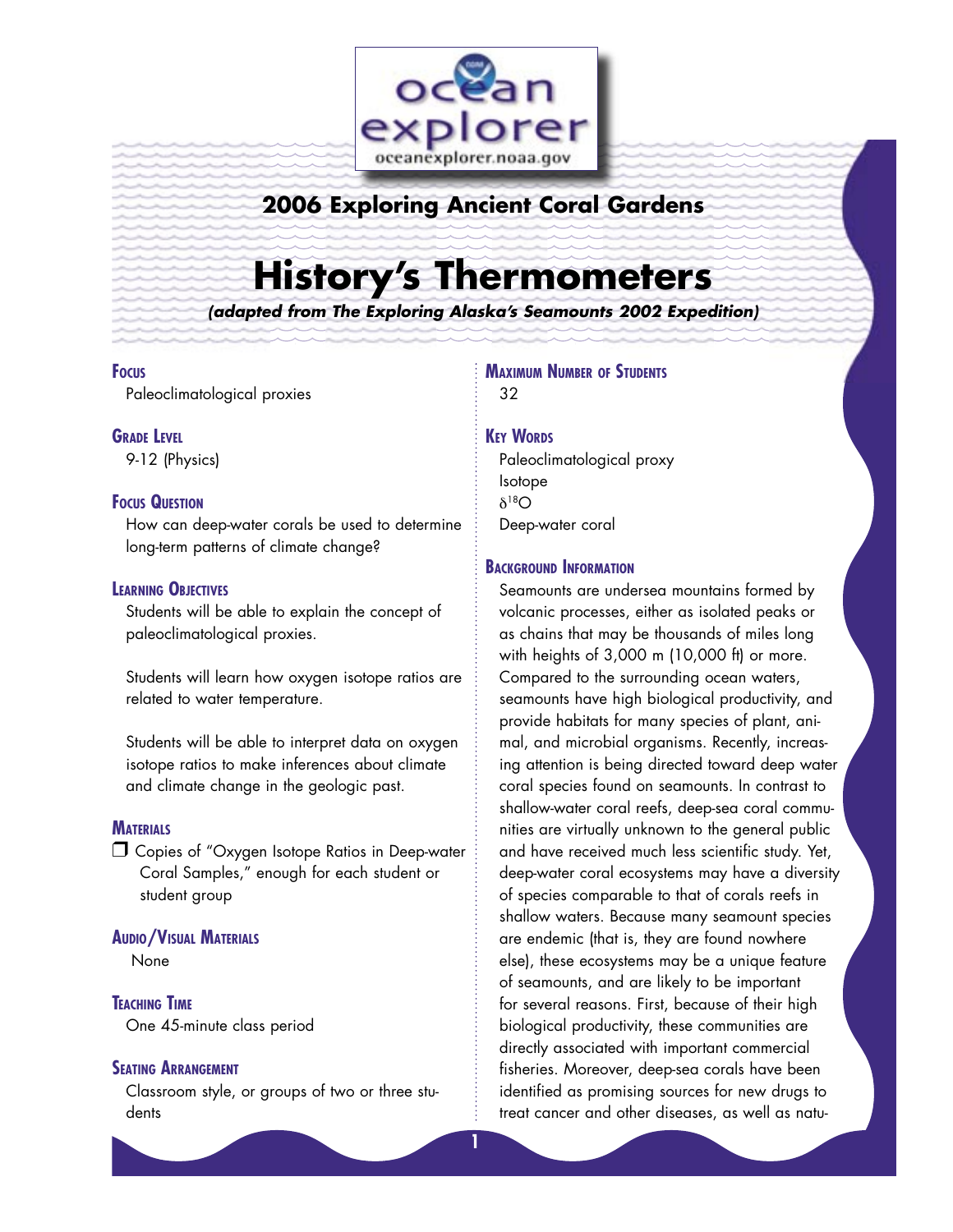ral pesticides and nutritional substances. Recent discoveries suggesting that some corals may be hundreds of years old means that these organisms can provide important records of past climactic conditions in the deep ocean. Apart from these potential benefits, deep-sea corals are part of our world heritage—the environment we hand down from one generation to the next.

Despite their importance, there is growing concern about the impact of human activities on these ecosystems. Commercial fisheries, particularly fisheries that use trawling gear, cause severe damage to seamount habitats. Scientists at the First International Symposium on Deep Sea Corals (August, 2000), warned that more than half of the world's deep-sea coral reefs have been destroyed. Ironically, some scientists believe that destruction of deep-sea corals by bottom trawlers is responsible for the decline of major fisheries such as cod.

In addition to impacts from fisheries, deep-sea coral communities can also be damaged by oil and mineral exploration, ocean dumping, and unregulated collecting. Other impacts may result from efforts to mitigate increasing levels of atmospheric carbon dioxide. One proposed mitigation is to sequester large quantities of the gas in the deep ocean, either by injecting liquid carbon dioxide into deep ocean areas where it would form a stable layer on the sea floor or by dropping torpedo-shaped blocks of solid carbon dioxide through the water column to eventually penetrate deep into benthic sediments. While the actual impacts are not known, some scientists speculate that since coral skeletons are made of calcium carbonate, their growth would probably decrease if more carbon dioxide were dissolved in the ocean.

The Davidson Seamount, located about 75 miles southwest of Monterey, CA, was the first geological feature to be described as a "seamount" in 1933. The now-extinct volcanoes that formed this and other nearby seamounts were different from typical ocean volcanoes. While the typical

undersea volcano is steep-sided, with a flat top and a crater, seamounts in the Davidson vicinity are formed of parallel ridges topped by a series of knobs. These observations suggest that the ridges were formed by many small eruptions that occurred 3 to 5 million years apart. Typical undersea volcanoes are formed by more violent eruptions that gush out lava more frequently over several hundred thousand years.

Although it was the first recognized seamount and is relatively near the U.S. coast, the Davidson Seamount is still 99.98% unexplored. In 2002, a NOAA-funded expedition to the Seamount found a wide variety of organisms, including extensive deep-water coral communities. Among many intriguing discoveries were observations of animals that had never been seen live before, as well as indications that some coral species may be several hundred years old (visit [http:](http://oceanexplorer.noaa.gov/explorations/02davidson/davidson.html) [//oceanexplorer.noaa.gov/explorations/02davidson/davidson.html](http://oceanexplorer.noaa.gov/explorations/02davidson/davidson.html) and <http://montereybay.noaa.gov/reports/2002/eco/ocean.html> for more information about the 2002 Expedition).

The 2006 Exploring Ancient Coral Gardens Expedition is focussed on learning more about deep-sea corals at Davidson Seamount, with four general goals:

- to understand why deep-sea corals live where they do on the seamount;
- to determine the age and growth patterns of the bamboo coral;
- to improve the species list and taxonomy of corals from the seamount; and
- to share the exciting experience with the public through television and the Internet.

Deep-sea corals build their skeletons from calcium and carbonate ions which they extract from sea water. Oxygen and oxygen isotopes contained in the carbonate ions, as well as trace metals that are also incorporated into the corals' skeleton, can be used to determine the temperature of the water when the skeleton was formed. Because some corals on the Davidson Seamount live for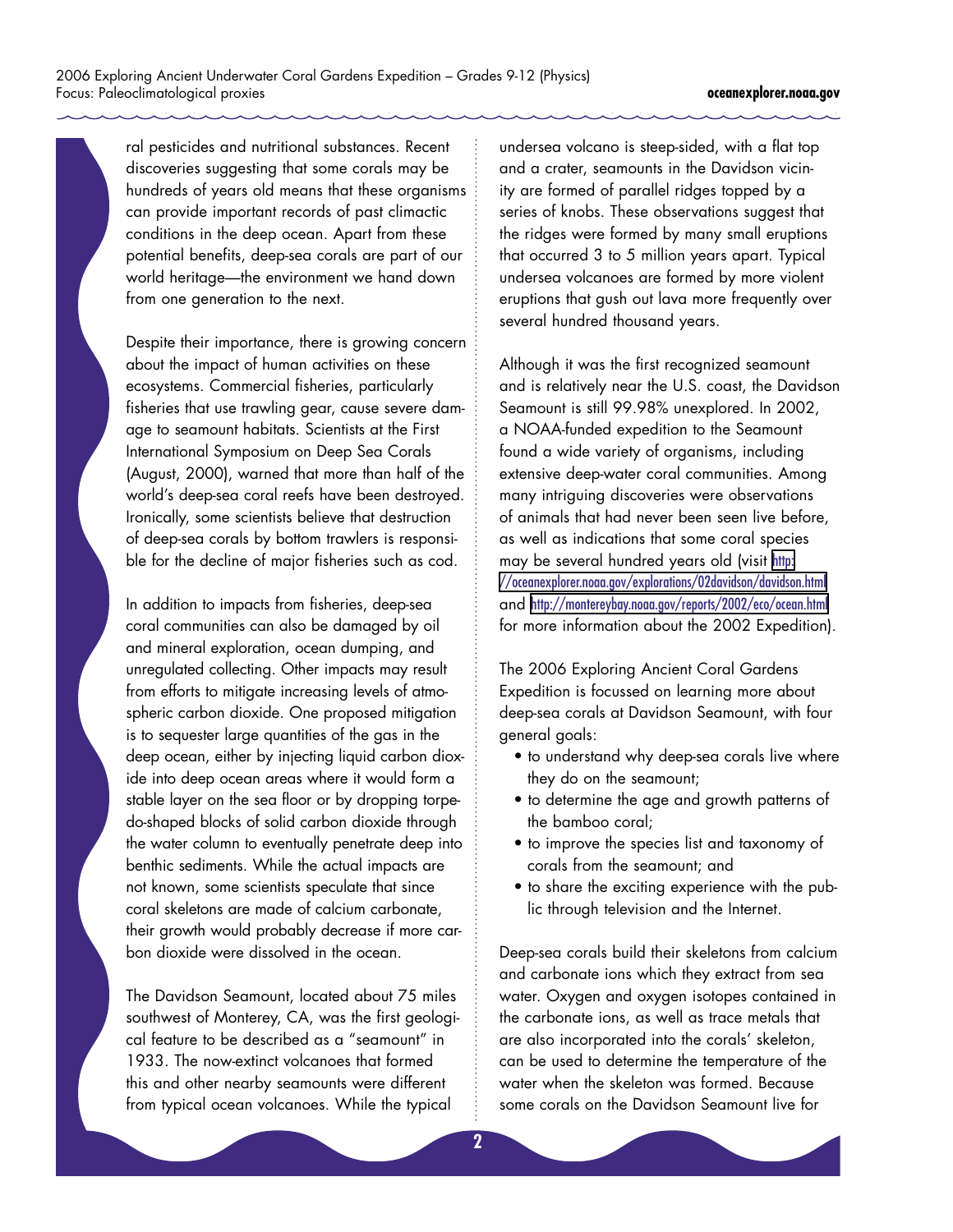several centuries, their skeletons contain a natural **LEARNING PROCEDURE** record of climate variability. Natural recorders are known as proxies, and include tree rings, fossil pollen, and ice cores in addition to corals.

When studying temperature records in proxies, we are usually interested in the ratio of the rare oxygen isotope, 18O, to the common oxygen isotope,16O. Because the absolute abundance of an isotope is difficult to measure with sufficient accuracy, the isotope ratios in a sample are compared with those in a standard, and the results are expressed as delta values, abbreviated δ(x) which is found by subtracting the isotopic ratio of the standard from the isotopic ratio of the sample, dividing the result by the ratio of the standard, and multiplying the 1,000 to give a result in parts-per-thousand (‰; also called "parts-permille"). Scientists have found that the ratio of oxygen isotopes in carbonate samples is inversely related to the water temperature at which the carbonates were formed, so high ratios of 18O mean lower temperatures. In the simplest case, a temperature change of  $4^{\circ}$ C corresponds to a  $\delta^{18}$ O of about 1‰.

Ocean temperature changes are known to have significant effects on climate and weather (e.g., El Niño), but these relationships are not generally well-understood. One of the first steps to improving our understanding of these interactions is to document variations that have occurred in the past. Comparing climatic conditions at different times in the past gives important information about rates of climate change. One of the major concerns associated with the prospect of climate change is that this climate change may be happening much more quickly than has been the case in the Earth's past. If this proves to be true, many organisms and living systems may have difficulty adapting to an unusually rapid rate of change.

- 1. To prepare for this lesson, read the introductory essays for the 2006 Exploring Ancient Coral Gardens Expedition at [http://oceanexplorer.noaa.gov/](http://oceanexplorer.noaa.gov/explorations/06davidson/welcome.html) [explorations/06davidson/welcome.html](http://oceanexplorer.noaa.gov/explorations/06davidson/welcome.html), and review the NOAA Learning Object on deep-sea coral reefs at <http://www.learningdemo.com/noaa/>.
- 2. Lead a brief introductory discussion of the Davidson Seamount and the 2002 and 2006 Ocean Exploration expeditions to the area. You may want to show students some images from the 2002 Expedition Web site ([http://](http://oceanexplorer.noaa.gov/explorations/02davidson/davidson.html) [oceanexplorer.noaa.gov/explorations/02davidson/davidson.html](http://oceanexplorer.noaa.gov/explorations/02davidson/davidson.html)). Discuss the deep-sea corals that are relatively common on seamounts, and be sure that students realize that these animals produce skeletons from calcium carbonate, and continue to grow and add to these skeletons throughout their lives. Explain the concept of climatological proxies, perhaps drawing an analogy to tree rings. Be certain that students understand the concept of isotopes, and explain that the ratio of oxygen isotopes varies with temperature. When oxygen, in both of its isotopic forms, is precipitated in the coral skeleton as calcium carbonate, a record is formed of the temperature at the time of precipitation. Be sure students understand that a temperature change of  $4^{\circ}$ C corresponds to a  $\delta^{18}$ O of about 1‰.
- 2. Distribute copies of "Oxygen Isotope Ratios in Deep-water Coral Samples." Have students or student groups plot these ratios as a function of age  $\delta^{18}O$  on the y-axis). Ask students to explain their results. They should recognize that corals 1, 3, and 4 grew during a period in which water temperatures were relatively low (as would be the case during periods of glaciation), while corals 2 and 6 grew in warmer conditions. Coral 5 exhibits significantly different  $\delta^{18}O$  in different portions of its skeleton. Have the students examine the data further to determine that the difference in  $\delta^{18}O$  between two samples only 3 mm apart on the coral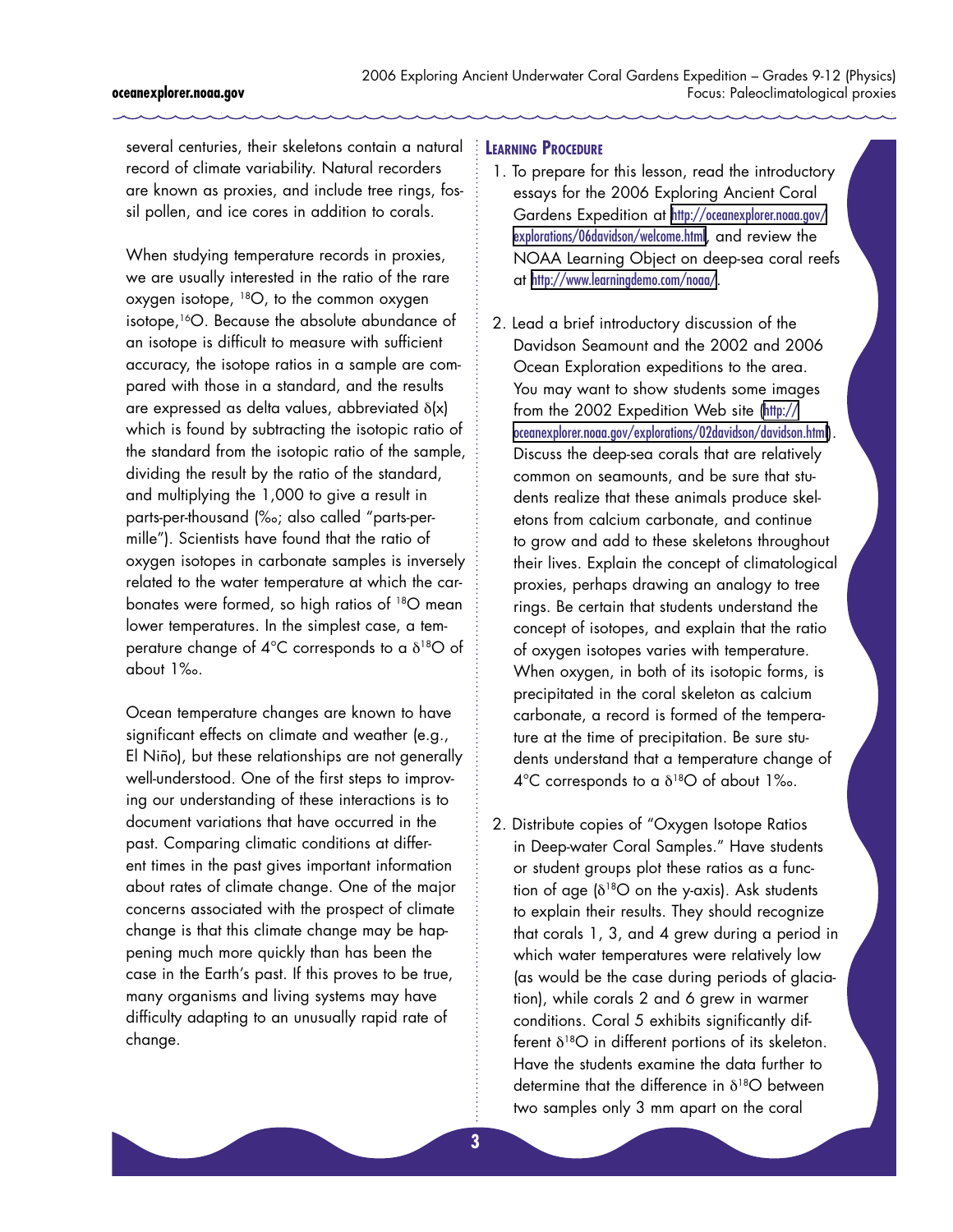skeleton indicates that this coral experienced a rapid cooling of about 6°C in the space of less than 5 years. Discuss how this might have happened. Evidence for such an event has been reported, and has been interpreted to be linked to a rapid climate shift, the Younger Dryas cooling event which took place 13,000 to 11,700 years ago. Discuss the significance of rapid versus gradual changes to biological communities.

#### **THE BRIDGE CONNECTION**

<www.vims.edu/bridge/> – In the "Site Navigation" menu on the left, click on "Ocean Science Topics," then "Atmosphere," then "Global Climate Change" in the menu bar at the top of the page for links to resources about climate change.

#### **THE "ME" CONNECTION**

Have students write a paragraph on how global climate change would affect their personal lives.

#### **CONNECTIONS TO OTHER SUBJECTS**

English/Language Arts, Chemistry, Mathematics, Biology

#### **ASSESSMENT**

If individual assessments are desired, have students write their interpretations of the data prior to the group discussion.

#### **EXTENSIONS**

1. Log on to <http://oceanexplorer.noaa.gov> to keep up to date with the latest Davidson Seamount Expedition discoveries, and to find out what researchers are learning about deep-water hardbottom communities.

2. Visit NOAA's Climate Timeline and Paleoclimatology Web sites ([http://www.ngdc.noaa.gov/](http://www.ngdc.noaa.gov/paleo/ctl/index.html) [paleo/ctl/index.html](http://www.ngdc.noaa.gov/paleo/ctl/index.html) and [http://www.ncdc.noaa.gov/paleo/](http://www.ncdc.noaa.gov/paleo/primer.html) [primer.html](http://www.ncdc.noaa.gov/paleo/primer.html)) for more information more information and activities related to paleoclimatology.

#### **RESOURCES**

#### **NOAA Learning Objects**

<http://www.learningdemo.com/noaa/> – Click on the link to "Lesson 3 – Deep-Sea Corals" for an interactive multimedia presentation on deep-sea corals, as well as Learning Activities and additional information on global impacts and deep-sea coral communities.

#### **Other Relevant Lesson Plans from the Ocean Exploration Program**

**Cool Corals** ([http://oceanexplorer.noaa.gov/explorations/](http://oceanexplorer.noaa.gov/explorations/03edge/background/edu/media/cool.pdf) [03edge/background/edu/media/cool.pdf](http://oceanexplorer.noaa.gov/explorations/03edge/background/edu/media/cool.pdf); (7 pages, 476k)

Focus: Biology and ecology of Lophelia corals (Life Science)

Students will describe the basic morphology of Lophelia corals and explain the significance of these organisms, interpret preliminary observations on the behavior of Lophelia polyps, and infer possible explanations for these observations. Students will also discuss why biological communities associated with Lophelia corals are the focus of major worldwide conservation efforts.

#### **What's the Difference?** ([http://](http://oceanexplorer.noaa.gov/explorations/03mountains/background/education/media/mts_difference.pdf)

[oceanexplorer.noaa.gov/explorations/03mountains/](http://oceanexplorer.noaa.gov/explorations/03mountains/background/education/media/mts_difference.pdf) [background/education/media/mts\\_difference.pdf](http://oceanexplorer.noaa.gov/explorations/03mountains/background/education/media/mts_difference.pdf); (15 pages, 1Mb) (from the Mountains in the Sea 2003 Expedition)

Focus: Identification of biological communities from survey data (Life Science)

Students will be able to calculate a simple similarity coefficient based upon data from biological surveys of different areas, describe similarities between groups of organisms using a dendrogram, and infer conditions that may influence biological communities given information about the groupings of organisms that are found in these communities.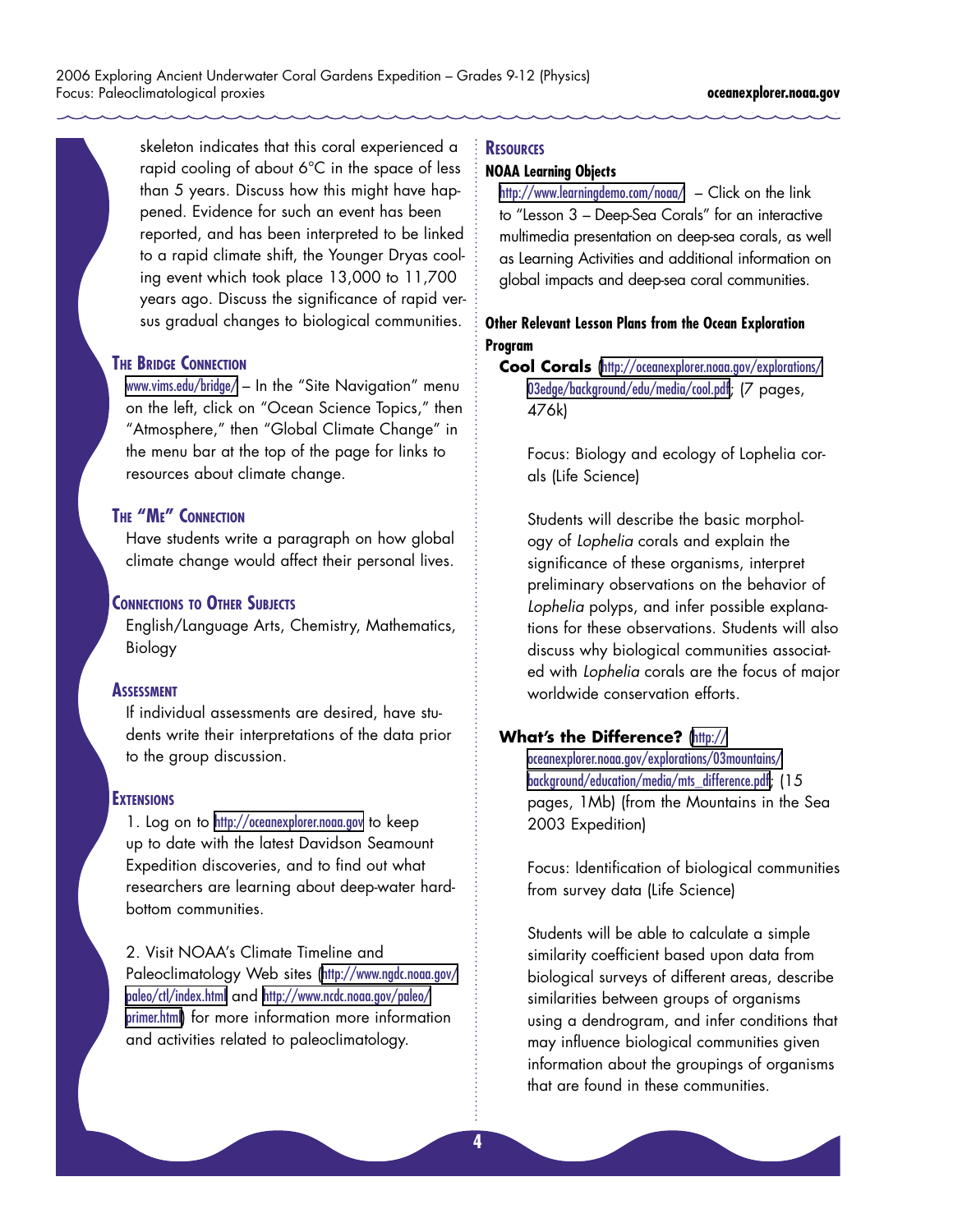**Round and Round** ([http://oceanexplorer.noaa.gov/](http://oceanexplorer.noaa.gov/explorations/03mountains/background/education/media/mts_round.pdf) [explorations/03mountains/background/education/media/](http://oceanexplorer.noaa.gov/explorations/03mountains/background/education/media/mts_round.pdf) mts round.pdf; (11 pages, 1Mb) (from the Mountains in the Sea 2003 Expedition)

Focus: Circulation cells in the vicinity of seamounts (Earth Science)

Students will be able to interpret data from a three-dimensional array of current monitors to infer an overall pattern of water circulation, hypothesize what effect an observed water circulation pattern might have on seamount fauna that reproduce by means of floating larvae, and describe the importance of measurements to verify theoretical predictions.

#### **A Tough Neighborhood** ([http://](http://oceanexplorer.noaa.gov/explorations/03bump/background/edu/media/03cb_toughhood.pdf)

[oceanexplorer.noaa.gov/explorations/03bump/background/](http://oceanexplorer.noaa.gov/explorations/03bump/background/edu/media/03cb_toughhood.pdf) [edu/media/03cb\\_toughhood.pdf](http://oceanexplorer.noaa.gov/explorations/03bump/background/edu/media/03cb_toughhood.pdf); (4 pages, 244k) (from The Charleston Bump 2003 Expedition)

Focus: Adaptations of benthic organisms to deep water, hard substrates, and strong currents (Life Science)

Students will be able to describe at least three attributes of the deep ocean physical environment that are radically different from ocean habitats near the sea surface and explain at least three morphological or physiological adaptations that allow organisms to survive in the physical environment of the deep ocean. Students will also be able to identify at least three organisms with adaptations to the deep ocean environment that are found (or may be found) on the Charleston Bump.

Keep It Complex! ([http://oceanexplorer.noaa.gov/](http://oceanexplorer.noaa.gov/explorations/03bump/background/edu/media/03cb_complex.pdf) [explorations/03bump/background/edu/media/03cb\\_](http://oceanexplorer.noaa.gov/explorations/03bump/background/edu/media/03cb_complex.pdf) [complex.pdf](http://oceanexplorer.noaa.gov/explorations/03bump/background/edu/media/03cb_complex.pdf); (5 pages, 272k) (from The Charleston Bump 2003 Expedition)

Focus: Effects of habitat complexity on biological diversity (Life Science)

Students will be able to describe the significance of complexity in benthic habitats to organisms that live in these habitats and will describe at least three attributes of benthic habitats that can increase the physical complexity of these habitats. Students will also be able to give examples of organisms that increase the structural complexity of their communities and infer and explain relationships between species diversity and habitat complexity in benthic communities.

#### **Eddies, Gyres, and Drowning Machines**

([http://oceanexplorer.noaa.gov/explorations/03bump/](http://oceanexplorer.noaa.gov/explorations/03bump/background/edu/media/03cb_eddies.pdf) [background/edu/media/03cb\\_eddies.pdf](http://oceanexplorer.noaa.gov/explorations/03bump/background/edu/media/03cb_eddies.pdf); (5 pages, 256k) (from The Charleston Bump 2003 Expedition)

Focus: Effects of bottom topography on currents (Physical Science/Earth Science)

Students will be able to describe at least three types of effects that physical obstructions may have on water flowing past the obstructions, explain at least three ways in which current flow can be significant to benthic organisms, and explain how physical obstructions to current flow can create hazardous swimming conditions.

#### **Top to Bottom** ([http://oceanexplorer.noaa.gov/](http://oceanexplorer.noaa.gov/explorations/05stepstones/background/education/ss_2005_topbottom.pdf) [explorations/05stepstones/background/education/ss\\_2005\\_](http://oceanexplorer.noaa.gov/explorations/05stepstones/background/education/ss_2005_topbottom.pdf) [topbottom.pdf](http://oceanexplorer.noaa.gov/explorations/05stepstones/background/education/ss_2005_topbottom.pdf); (7 pages, 348k) (from the North Atlantic Stepping Stones 2005 Expedition)

Focus (Earth Science/Life Science) - Impacts of climate change on biological communities of the deep ocean

Students will be able to describe thermohaline circulation, explain how climate change might affect thermohaline circulation, and identify the time scale over which such effects might take place. Students will also be able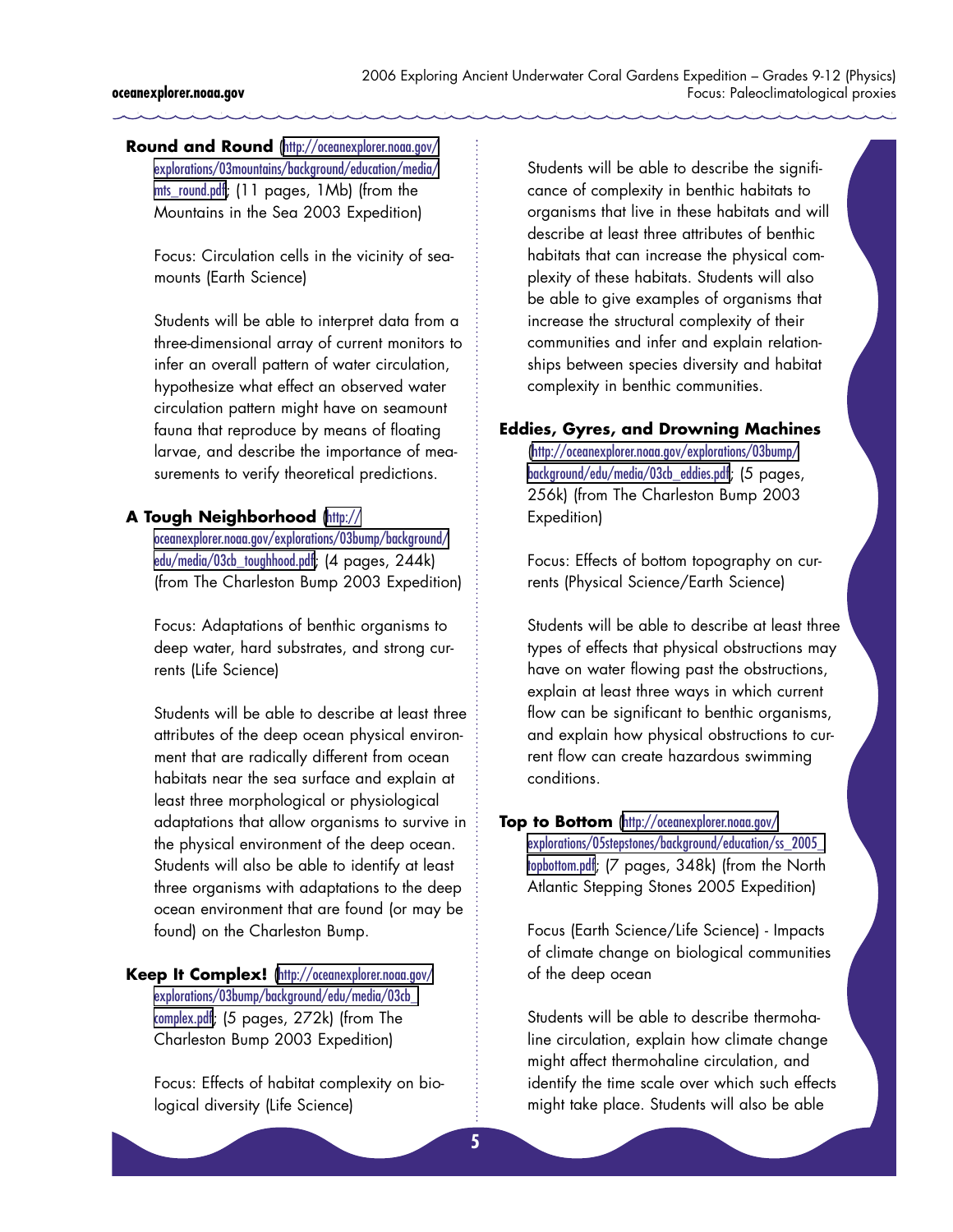to explain how warmer temperatures might affect wind-driven surface currents and how these effects might impact biological communities of the deep ocean, and discuss at least three potential impacts on biological communities that might result from carbon dioxide sequestration in the deep ocean.

#### **Designing Tools for Ocean Exploration**

([http://oceanexplorer.noaa.gov/explorations/03mountains/](http://oceanexplorer.noaa.gov/explorations/03mountains/background/education/media/mts_designingtools) [background/education/media/mts\\_designingtools.pdf](http://oceanexplorer.noaa.gov/explorations/03mountains/background/education/media/mts_designingtools); (13 pages, 1Mb) (from the Mountains in the Sea 2003 Expedition)

Focus: Ocean Exploration

Students will understand the complexity of ocean exploration; students will understand the technological applications and capabilities required for ocean exploration; students will understand the importance of teamwork in scientific research projects; students will develop abilities necessary to do scientific inquiry.

#### **Living in Extreme Environments ([http:](http://oceanexplorer.noaa.gov/explorations/03mountains/background/education/media/mts_extremeenv.pdf)**

[//oceanexplorer.noaa.gov/explorations/03mountains/](http://oceanexplorer.noaa.gov/explorations/03mountains/background/education/media/mts_extremeenv.pdf) [background/education/media/mts\\_extremeenv.pdf](http://oceanexplorer.noaa.gov/explorations/03mountains/background/education/media/mts_extremeenv.pdf); (12 pages, 1Mb) (from the Mountains in the Sea 2003 Expedition)

Focus: Biological Sampling Methods (Biological Science)

Students will understand the use of four methods commonly used by scientists to sample populations; students will understand how to gather, record, and analyze data from a scientific investigation; students will begin to think about what organisms need in order to survive; students will understand the concept of interdependence of organisms.

# **Mystery of the Alaskan Seamounts ([http:](http://oceanexplorer.noaa.gov/explorations/02alaska/background/edu/media/mystery9_12.pdf)**

[//oceanexplorer.noaa.gov/explorations/02alaska/background/](http://oceanexplorer.noaa.gov/explorations/02alaska/background/edu/media/mystery9_12.pdf)

[edu/media/mystery9\\_12.pdf](http://oceanexplorer.noaa.gov/explorations/02alaska/background/edu/media/mystery9_12.pdf); (9 pages, 132k) (from the Exploring Alaska's Seamounts 2002 Expedition)

Focus: Earth Science - Formation of seamounts in the Axial-Cobb-Eikelberg-Patton chain, Gulf of Alaska

Students will be able to describe the processes that form seamounts, learn how isotope ratios can be used to determine the age of volcanic rock, and interpret basalt rock age data from seamounts in the Gulf of Alaska to investigate a hypothesis for the origin of these seamounts.

**Are You Related?** ([http://oceanexplorer.noaa.gov/](http://oceanexplorer.noaa.gov/explorations/05deepcorals/background/edu/media/05deepcorals_related.pd) [explorations/05deepcorals/background/edu/media/05deep](http://oceanexplorer.noaa.gov/explorations/05deepcorals/background/edu/media/05deepcorals_related.pd)[corals\\_related.pdf](http://oceanexplorer.noaa.gov/explorations/05deepcorals/background/edu/media/05deepcorals_related.pd) (11 pages, 465k) (from the Florida Coast Deep Corals 2005 Expedition)

Focus: Molecular genetics of deepwater corals (Life Science)

Students will define "microsatellite markers" and explain how they may be used to identify different populations and species, explain two definitions of "species," and describe processes that result in speciation. Students will also use microsatellite data to make inferences about populations of deep sea corals.

#### **Feeding in the Flow** ([http://oceanexplorer.noaa.gov/](http://oceanexplorer.noaa.gov/explorations/03bump/background/edu/media/03cbfeedflow.pdf) [explorations/03bump/background/edu/media/](http://oceanexplorer.noaa.gov/explorations/03bump/background/edu/media/03cbfeedflow.pdf) [03cbfeedflow.pdf](http://oceanexplorer.noaa.gov/explorations/03bump/background/edu/media/03cbfeedflow.pdf); (6 pages, 268k) (from The

Charleston Bump 2003 Expedition)

Focus: Effect of water currents on feeding efficiency in corals (Life Science)

Students will be able to describe at least two ways in which current flow may affect the feeding efficiency of particle-feeding organisms and explain how interactions between current flow and the morphology of a par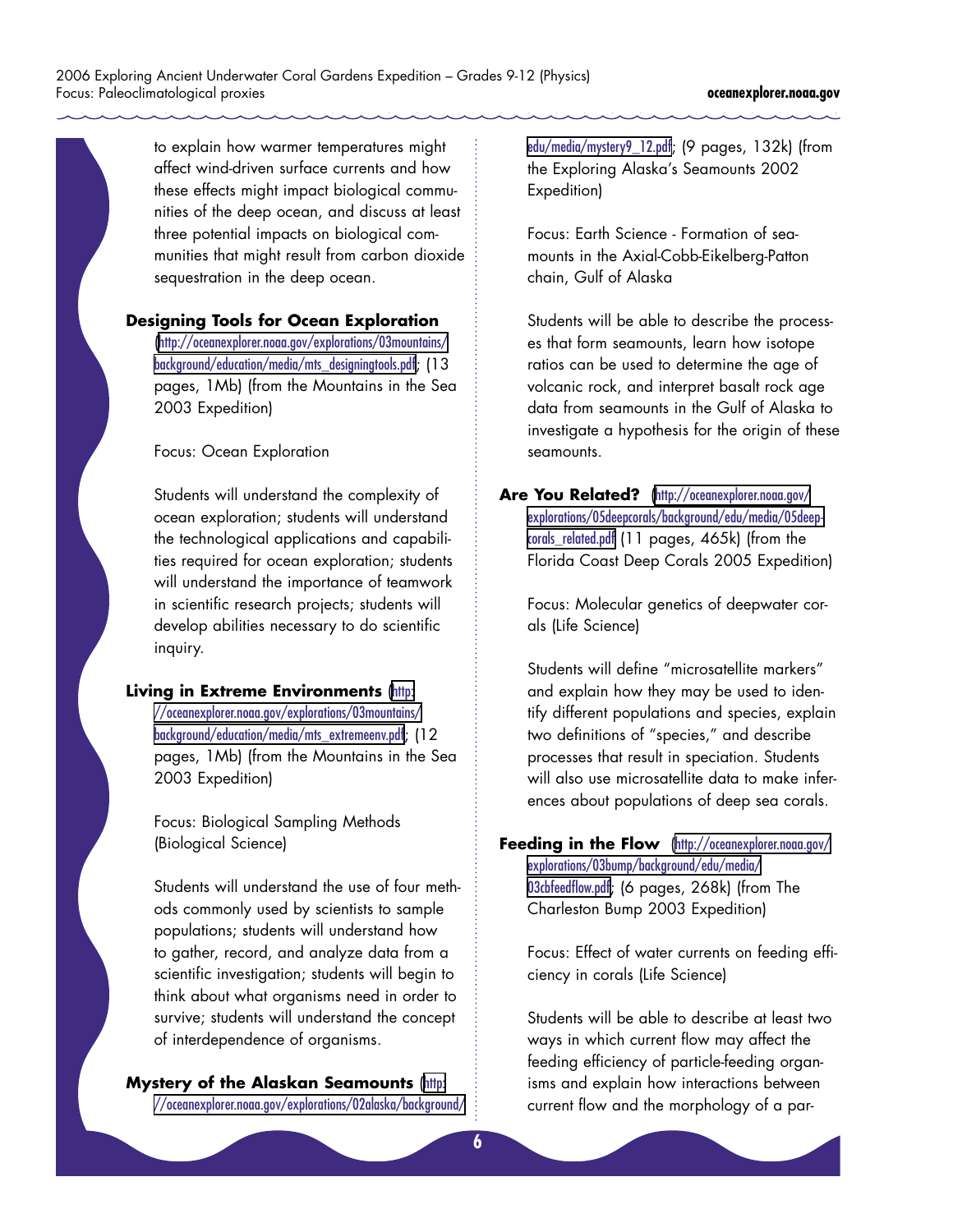ticle-feeding organism may affect the organism's feeding efficiency. Students will also be able to identify at least two environmental factors in addition to current flow that may affect the morphology of reef-building corals.

**Gellin** ([http://oceanexplorer.noaa.gov/explorations/03mex/](http://oceanexplorer.noaa.gov/explorations/03mex/background/edu/media/mexdh_gellin.pdf) [background/edu/media/mexdh\\_gellin.pdf](http://oceanexplorer.noaa.gov/explorations/03mex/background/edu/media/mexdh_gellin.pdf)} (4 pages, 372k) (from the Gulf of Mexico Deep Sea Habitats 2003 Expedition)

Focus: DNA analysis

Students will explain and carry out a simple process for separating DNA from tissue samples, explain and carry out a simple process for separating complex mixtures, and explain the process of restriction enzyme analysis.

#### **Breaking Away (Or Not . . .)** ([http://](http://oceanexplorer.noaa.gov/explorations/02alaska/background/edu/media/breaking9_12.pdf)

[oceanexplorer.noaa.gov/explorations/02alaska/background/](http://oceanexplorer.noaa.gov/explorations/02alaska/background/edu/media/breaking9_12.pdf) [edu/media/breaking9\\_12.pdf](http://oceanexplorer.noaa.gov/explorations/02alaska/background/edu/media/breaking9_12.pdf); (5 pages, 96k) (from the Exploring Alaska's Seamounts 2002 Expedition)

Focus: Life Science - Reproductive/ developmental strategies of some benthic seamount species

Students will be able to compare and contrast common reproductive strategies used by benthic invertebrates, describe the most common reproductive strategies among benthic invertebrates on a seamount and explain why these strategies are appropriate to seamount conditions. Students will be able to describe how certain reproductive strategies favor survival of species on seamounts and what changes on seamounts might favor other strategies, and discuss the implications of reproductive strategy to the conservation and protection of seamount communities.

#### **Other Links and Resources**

<http://www.ngdc.noaa.gov/paleo/ctl/resource.html> – The Climate

TimeLine's Resource section provides links to sources of information and references, including ideas for further inquiry into climate processes and their human dimension.

<http://ethomas.web.wesleyan.edu/ees123/> – very readable lecture notes on isotopes in paleoclimatology

Smith, J. E., M. J. Risk, H. P. Schwarcz, and T. A. McConnaughey, 1997. Rapid climate change in the North Atlantic during the Younger Dryas recorded by deep-sea corals. Nature 386:818-820. –The research paper on which this activity is based

<http://oceanexplorer.noaa.gov/explorations/02davidson/davidson.html> – Daily logs, photos, video clips, and backgrounds essays on the 2002 Davidson Seamount Expedition

<http://montereybay.noaa.gov/reports/2002/eco/ocean.html> – Web page from the Monterey Bay National Marine Sanctuary describing the 2002 exploration of the Davidson Seamount

<http://www.mbari.org/ghgases/> – Web page from the Monterey Bay Aquarium Research Institute describing MBARI's work on the Ocean Chemistry of Greenhouse Gases, including work on the potential effects of ocean sequestration of carbon dioxide

<http://seamounts.edsc.edu/main.html> — Seamounts website sponsored by the National Science Foundation

Pickrell, J. 2004. Trawlers Destroying Deep-Sea Reefs, Scientists Say. National Geographic News. [http://news.nationalgeographic.com/news/2004/](http://news.nationalgeographic.com/news/2004/02/0219_040219_seacorals.html) [02/0219\\_040219\\_seacorals.html](http://news.nationalgeographic.com/news/2004/02/0219_040219_seacorals.html)

[http://www.mcbi.org/Current\\_Magazine/Current\\_Magazine.htm](http://www.mcbi.org/Current_Magazine/Current_Magazine.htm) – A special issue of Current: the Journal of Marine Education on deep-sea corals.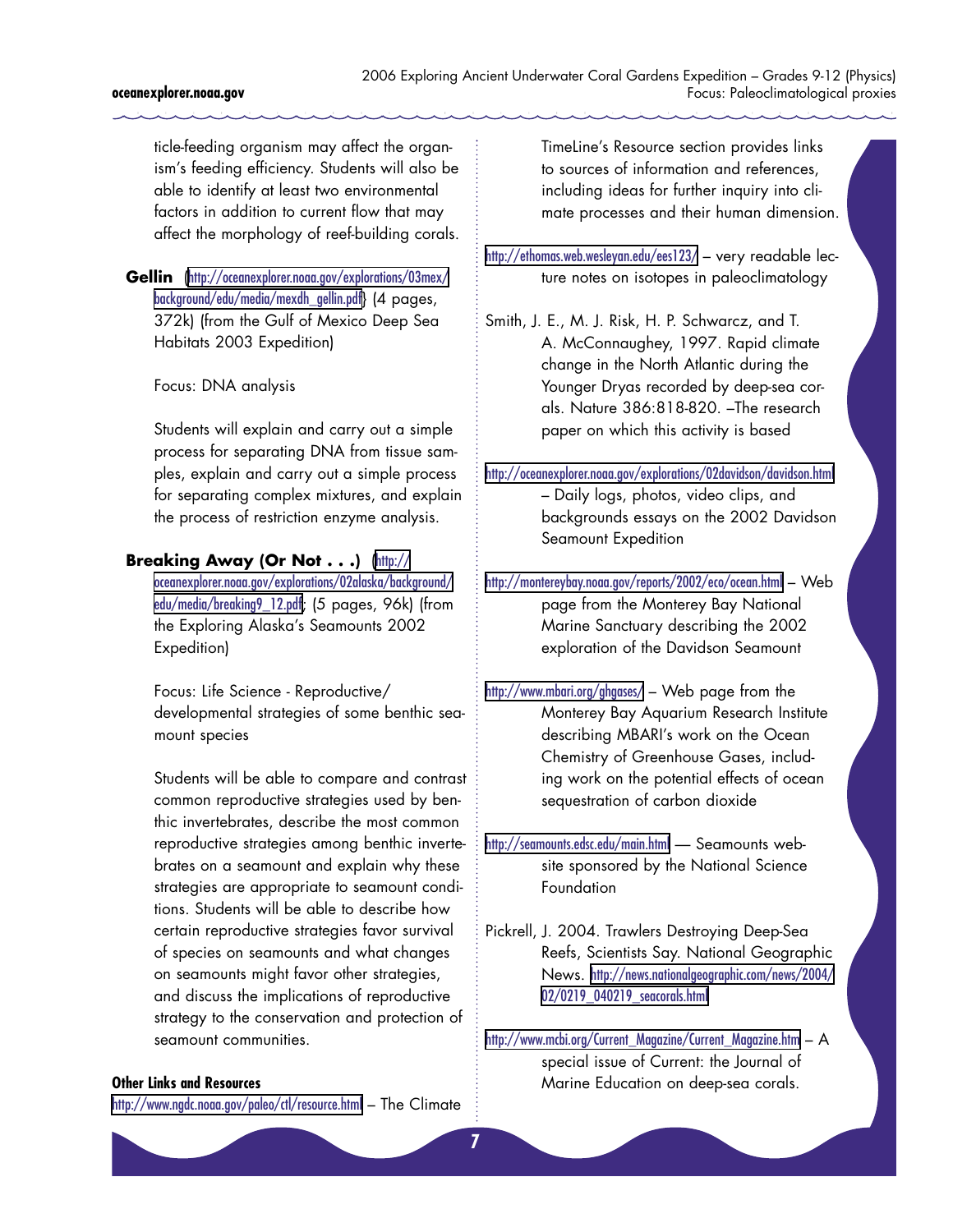Morgan, L. E. 2005. What are deep-sea corals? Current 21(4):2-4; available online at [http:](http://www.mcbi.org/Current_Magazine/What_are_DSC.pdf) [//www.mcbi.org/Current\\_Magazine/What\\_are\\_DSC.pdf](http://www.mcbi.org/Current_Magazine/What_are_DSC.pdf)

Reed, J. K. and S. W. Ross. 2005. Deep-water reefs off the southeastern U.S.: Recent discoveries and research. Current 21(4): 33-37; available online at [http://www.mcbi.org/](http://www.mcbi.org/Current_Magazine/Southeastern_US.pdf ) [Current\\_Magazine/Southeastern\\_US.pdf](http://www.mcbi.org/Current_Magazine/Southeastern_US.pdf )

Frame, C. and H. Gillelan. 2005. Threats to deepsea corals and their conservation in U.S. waters. Current 21(4):46-47; available online at [http://www.mcbi.org/Current\\_Magazine/](http://www.mcbi.org/Current_Magazine/Threats_Conservation.pdf) Threats Conservation.pdf

Roberts, S. and M. Hirshfield. Deep Sea Corals: Out of sight but no longer out of mind. [http://www.oceana.org/uploads/oceana\\_coral\\_report.pdf](http://www.oceana.org/uploads/oceana_coral_report.pdf) — Background on deep-water coral reefs

<http://www.oceanicresearch.org/> – The Oceanic Research Group Web site; lots of photos, but note that they are very explicit about their copyrights; check out "Cnidarians: Simple but Deadly Animals!" by Jonathan Bird, which provides an easy introduction designed for classroom use

[http://oceanexplorer.noaa.gov/gallery/livingocean/livingocean\\_](http://oceanexplorer.noaa.gov/gallery/livingocean/livingocean_coral.html) [coral.html](http://oceanexplorer.noaa.gov/gallery/livingocean/livingocean_coral.html) – Ocean Explorer photograph gallery

<http://oceanica.cofc.edu/activities.htm> – Project Oceanica Web site, with a variety of resources on ocean exploration topics

### **NATIONAL SCIENCE EDUCATION STANDARDS**

#### **Content Standard A: Science As Inquiry**

- Abilities necessary to do scientific inquiry
- Understanding about scientific inquiry

#### **Content Standard B: Physical Science**

• Structure of atoms

**Content Standard F: Science in Personal and Social** 

#### **Perspectives**

• Natural and human-induced hazards

#### **OCEAN LITERACY ESSENTIAL PRINCIPLES AND FUNDAMENTAL CONCEPTS Essential Principle 1.**

#### **The Earth has one big ocean with many features.**

- Fundamental Concept b. An ocean basin's size, shape and features (such as islands, trenches, mid-ocean ridges, rift valleys) vary due to the movement of Earth's lithospheric plates.
- Fundamental Concept h. Although the ocean is large, it is finite and resources are limited.

#### **Essential Principle 5.**

#### **The ocean supports a great diversity of life and ecosystems.**

- Fundamental Concept c. Some major groups are found exclusively in the ocean. The diversity of major groups of organisms is much greater in the ocean than on land.
- Fundamental Concept d. Ocean biology provides many unique examples of life cycles, adaptations and important relationships among organisms (such as symbiosis, predator-prey dynamics and energy transfer) that do not occur on land.
- Fundamental Concept e. The ocean is threedimensional, offering vast living space and diverse habitats from the surface through the water column to the seafloor. Most of the living space on Earth is in the ocean.
- Fundamental Concept f. Ocean habitats are defined by environmental factors. Due to interactions of abiotic factors such as salinity, temperature, oxygen, pH, light, nutrients, pressure, substrate and circulation, ocean life is not evenly distributed temporally or spatially, i.e., it is "patchy." Some regions of the ocean support more diverse and abundant life than anywhere on Earth, while much of the ocean is considered a desert.

#### **Essential Principle 6.**

**The ocean and humans are inextricably interconnected.**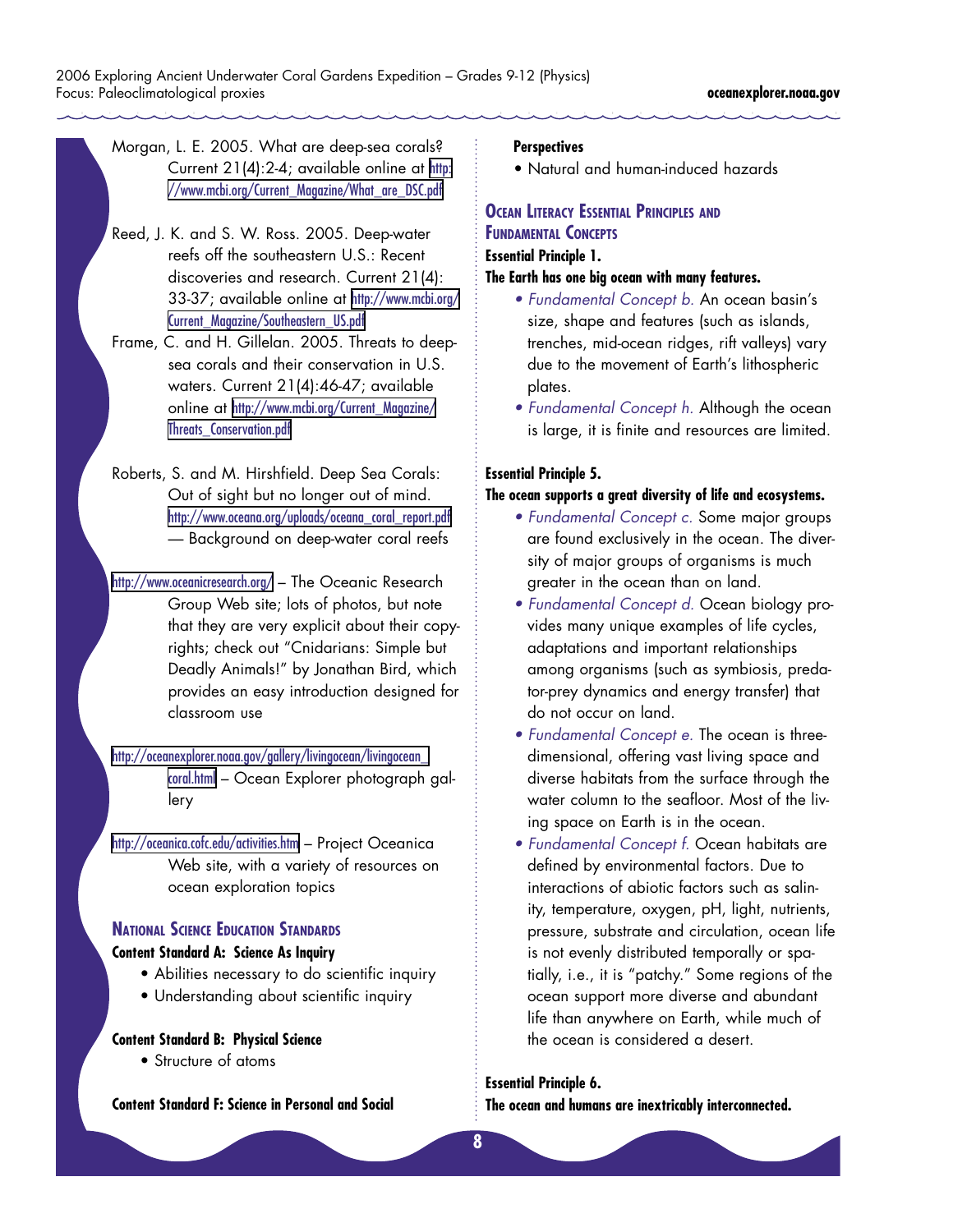#### **oceanexplorer.noaa.gov**

- Fundamental Concept b. From the ocean we get foods, medicines, and mineral and energy resources. In addition, it provides jobs, supports our nation's economy, serves as a highway for transportation of goods and people, and plays a role in national security.
- Fundamental Concept c. The ocean is a source of inspiration, recreation, rejuvenation and discovery. It is also an important element in the heritage of many cultures.
- Fundamental Concept e. Humans affect the ocean in a variety of ways. Laws, regulations and resource management affect what is taken out and put into the ocean. Human development and activity leads to pollution (such as point source, non-point source, and noise pollution) and physical modifications (such as changes to beaches, shores and rivers). In addition, humans have removed most of the large vertebrates from the ocean.
- Fundamental Concept g. Everyone is responsible for caring for the ocean. The ocean sustains life on Earth and humans must live in ways that sustain the ocean. Individual and collective actions are needed to effectively manage ocean resources for all.

#### **Essential Principle 7.**

#### **The ocean is largely unexplored.**

- Fundamental Concept a. The ocean is the last and largest unexplored place on Earth—less than 5% of it has been explored. This is the great frontier for the next generation's explorers and researchers, where they will find great opportunities for inquiry and investigation.
- Fundamental Concept b. Understanding the ocean is more than a matter of curiosity. Exploration, inquiry and study are required to better understand ocean systems and processes.
- Fundamental Concept c. Over the last 40 years, use of ocean resources has increased significantly, therefore the future sustainability of ocean resources depends on our under-

standing of those resources and their potential and limitations.

- Fundamental Concept d. New technologies, sensors and tools are expanding our ability to explore the ocean. Ocean scientists are relying more and more on satellites, drifters, buoys, subsea observatories and unmanned submersibles.
- Fundamental Concept f. Ocean exploration is truly interdisciplinary. It requires close collaboration among biologists, chemists, climatologists, computer programmers, engineers, geologists, meteorologists, and physicists, and new ways of thinking.

#### **FOR MORE INFORMATION**

Paula Keener-Chavis, Director, Education Programs NOAA Office of Ocean Exploration Hollings Marine Laboratory 331 Fort Johnson Road, Charleston SC 29412 843.762.8818 843.762.8737 (fax) paula.keener-chavis@noaa.gov

#### **ACKNOWLEDGEMENTS**

This lesson plan was produced by Mel Goodwin, PhD, The Harmony Project, Charleston, SC for the National Oceanic and Atmospheric Administration. If reproducing this lesson, please cite NOAA as the source, and provide the following URL: <http://oceanexplorer.noaa.gov>